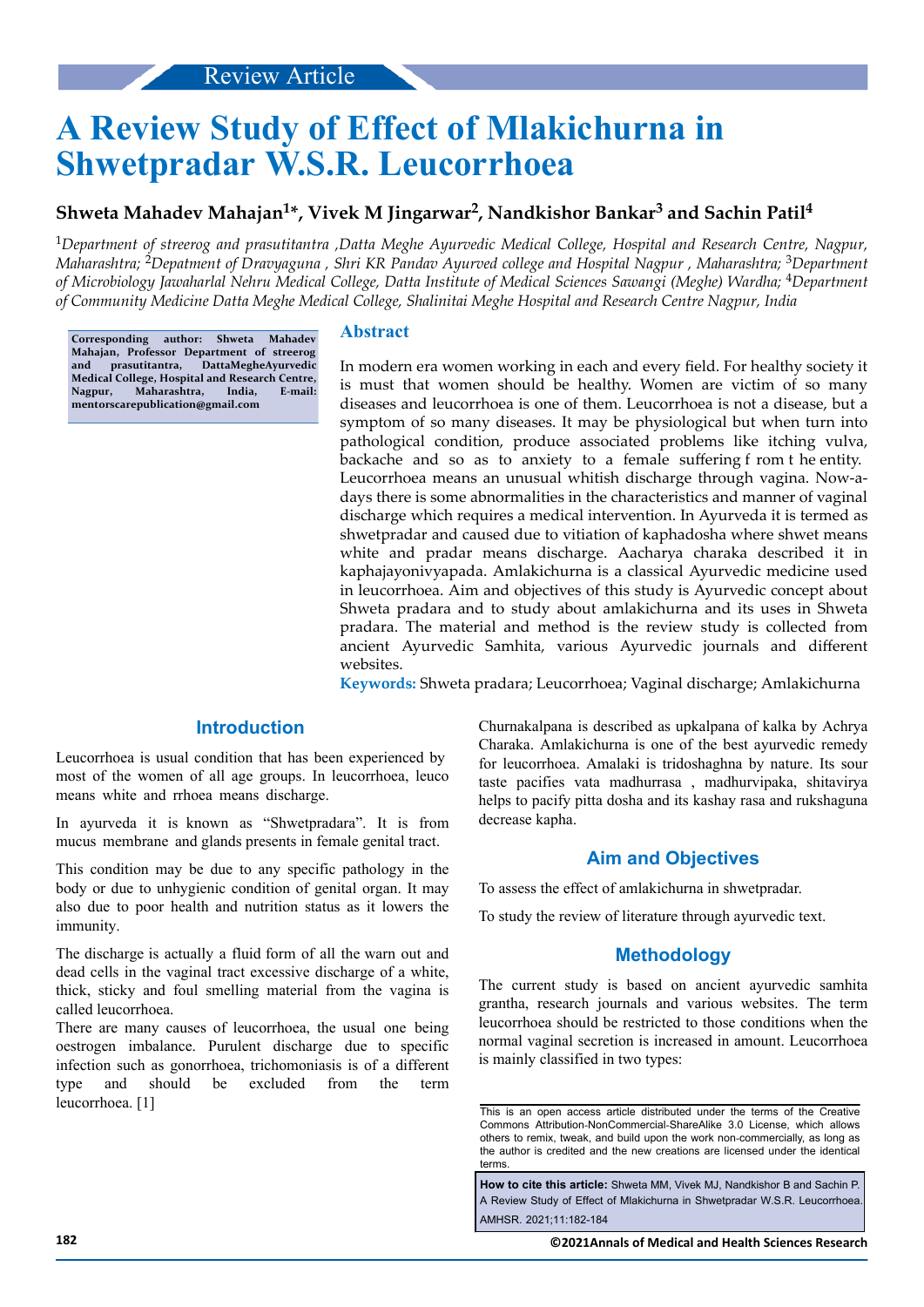#### **Physiological**

Normally it is increases when oestrogen level in the body increases. An increase in normal vaginal secretion develops physiologically during pregnancy, at puberty and ovulation, in premenstrual period. The appearance of Normal vaginal discharge is watery and odourless and quantities of this secretion are as much it requires to moist vagina. During pregnancy, the normal vaginal discharge is increased in amount due to vascularity of the female genital tract. [2] At puberty white discharge is probably caused by the increased vascularity of vagina, cervix and uterus at that time. This secretion contains enzymes, proteins, polysaccharides, immune globulins, amino acids.

#### **Pathological**

In pathological condition vaginal discharge is thick, bloody sticky, foul smelling in inflammatory conditions of vagina and cervix. Pathological white discharge occurs due to various disease and malfunction of female reproductive system. It leads to bad effect on female's health it needs medical attention and treatment. It occurs also in the condition like uterine prolapse, ulcerations of the vagina, cysts and neoplasms of the vagina, chronic prolapse inflammation, contraceptive pill user etc. [2]

#### **Hetu (Causes) of Leucorrhoea**

Virudhaaharasevana

Adhyashana (Over eating)

Ajirna (Indigestion)

Divaswap (sleeping at day time)

Aatimaithunat (More sexual interactions)

Yanayan (More travelling )

Atichakramana (Constant walking )

Atishok

Bharabhighatat (Heavy weight lifting)

#### **Lakshan (Symptoms) of Leucorrhoea**

Lower abdominal pain

Pain in lower back and thigh which is worsen while walking

General Tiredness

Irritation and itching in genitals

Digestive disturbances

Irritability and lack of concentration in work due to consciousness of discharge

## **Samprapti**

Leucorrhoea is a symptom not a disease, thus etiopathogenesis of principal disease would be etiopathogenesis of this condition also. Kapha aggravated due to its own vitiating factor ,influences and vitiates rasadhatu of reproductive system , already influenced by excessive coitus , abortions , improper mode of life and dietetics, during menstruation and rutukala along with unhygienic and then produces white and painless vaginal discharge due to dominance of its liquid property. [3]

## **Treatment**

Leucorrhoea can be prevented by removing some harmful diet and adding some beneficial healthy in diet because what you eat also plays a vital role in the treatment of leucorrhoea.

A well balanced diet comprising of foods rich in protein, fiber, carbohydrate and essential nutrients not only treat the leucorrhoea but also prevent it reoccurrence.

Ayurvedic treatment consists of basic principle of restoring Agni i.e. digestive fire in order to clean accumulated toxins.

To bring vitiated kapha dosha back to normally.

#### **Amalaki Churna**

Amlakichurna is one of the best Ayurvedic remedy for leucorrhoea. Amalaki is tridoshaghna by nature. Its sour taste pacifies vata madhur rasa madhurvipakashitavirya helps to pacify pitta dosha and its kashay rasa and rukshaguna decrease kapha.

ANUPAN-Madhu.

## **Discussion**

Leucorrhoea is not separate disease but it appears as symptoms of underline pathology of any disease. It is very common amongst females directly affecting on the physical and mental health on the women. A number of studies were reported on different aspects of menstrual problems. [4-7] Some of the related studies were reviewed. [8-11]

Amlakichurna is one of the best Ayurvedic remedy for leucorrhoea. Amalaki is tridoshaghna by nature. Is sour taste pacifies vata, madhur rasa madhurvipakashitavirya helps to pacify pitta dosha and its kashay rasa and rukshaguna decrease kapha.

#### **Conclusion**

The above study shows that Amalakichurna is found very useful in treatment of leucorrhoea. After using Amalakichurna symptoms like itching, white discharge can be reduced significantly.

## **References**

- 1. Padubidri VG, Daftary S. Shaw, Diseases of the vagina, howkins and bourne. Textbook of gynaecology. 16th edn. 2014.
- 2. Datta DC. Abnormal vaginal discharge HiralalKonar. Textbook of gynaecology. 6th edn. 2012.
- 3. Tiwari P. Ayurvediya prasutitantra evam strirog. 2018.
- 4. Rajnandini P, Khan M, Anjum F, Bhoyar S, Acharya N. Tuberculosis of uterine cervix presenting with recurrent